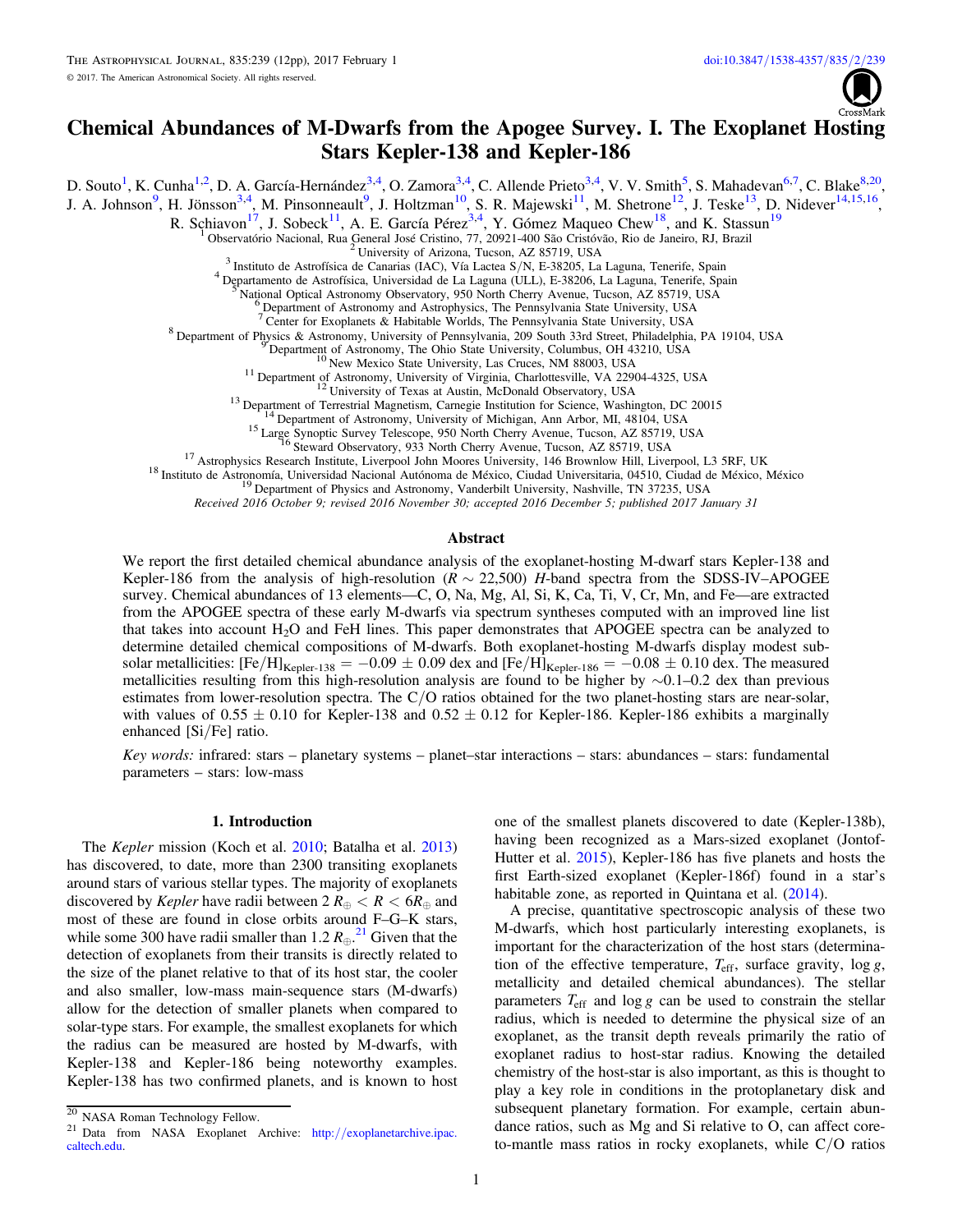control ice chemistry in protoplanetary disks (e.g., Bond et al. [2010](#page-11-4); Delgado Mena et al. [2010;](#page-11-5) Teske et al. [2014](#page-11-6); Santos et al. [2015;](#page-11-7) Thiabaud et al. [2015;](#page-11-8) Brewer & Fischer [2016;](#page-11-9) Dorn et al. [2016;](#page-11-10) Unterborn & Panero [2016](#page-11-11)).

Previous detailed spectroscopic analyses of exoplanet host stars have largely focused on the warmer F–G–K hosts and these analyses have reached impressive levels of precision, with typical precision in  $T_{\text{eff}}$  of ~10–50 K, in log g of ~0.1 dex, or in values of elemental abundances  $([X/H])$  of 0.02–0.05 dex in the most precise analyses (e.g., Meléndez et al. [2009;](#page-11-12) Ghezzi et al. [2010;](#page-11-13) Adibekyan et al. [2012](#page-11-14); Nissen [2015;](#page-11-15) Schuler et al. [2015](#page-11-16)). Such results have yet to appear for exoplanet-hosting M-dwarfs, due primarily to the difficulty of analyzing M-dwarf spectra in the optical region  $(\lambda < 10000 \text{ Å})$ : dwarfs with  $T_{\text{eff}} < 4000 \text{ K}$  exhibit numerous molecular bands, primarily from TiO, that increase dramatically in strength with decreasing *T*eff. However, attempts have been made to derive Fe, Ti, and Ca abundances from optical high-resolution spectra (Woolf & Wallerstein [2005;](#page-11-17) Bean et al. [2006](#page-11-18); Chavez & Lambert [2009](#page-11-19), and Neves et al. [2014](#page-11-20)). To produce detailed elemental abundance results for M-dwarfs that rival those for F–G–K dwarfs, it is useful to shift the analysis to the near-infrared (near-IR) part of the spectrum  $(\lambda \sim 1.1 - 2.5 \,\mu\text{m})$ , where both the strength and density of molecular absorption features drops relative to optical wavelengths, especially for the warmer M-dwarfs. Recent highresolution analyses in the J- and K-bands have derived metallicities (Önehag et al. [2012;](#page-11-21) Lindgren et al. [2016](#page-11-22)) and C/O ratios (Tsuji & Nakajima [2014,](#page-11-23) [2016;](#page-11-24) Tsuji et al. [2015](#page-11-25)) in M-dwarfs.

In this paper, we present the first detailed near-IR chemical abundance analysis of M-dwarfs observed by the SDSS-IV– Apache Point Observatory Galactic Evolution Experiment (APOGEE, Majewski et al. [2015](#page-11-26)). The two targets are the planet-hosting M-dwarfs Kepler-138 and Kepler-186. APO-GEE is a survey dedicated to studying Galactic evolution from observations of red-giants; however, APOGEE has also observed a number of M-dwarfs (around 2000) under ancillary projects, or as additional survey targets for filling in some fields. This paper demonstrates that APOGEE spectra can be analyzed to determine detailed chemical compositions of M-dwarfs in general, and of planet-hosting M-dwarfs in particular. Section [2](#page-1-0) describes the observed spectra from APOGEE, while in Section [3](#page-1-1) the determination of the atmospheric parameters and the abundance analysis for the targets is outlined and presented. Results are discussed in Section [4](#page-9-0) and possible connections between certain abundance ratios and exoplanet properties are explored.

# <span id="page-1-0"></span>2. Apogee Spectra of the Exoplanet-Hosting M-Dwarfs Kepler-138 and Kepler-186

The APOGEE spectrograph operates at the Apache Point Observatory (APO) on the SDSS 2.5 m telescope (Gunn et al. [2006](#page-11-27)). The instrument is a cryogenic 300-fiber spectrograph covering the wavelength range from  $\lambda \sim 1.50$ –1.70 μm at high resolution ( $R = \lambda/\Delta \lambda \sim 22,500$ ; Wilson et al. [2010](#page-11-28)). The raw data are reduced to wavelength and flux calibrated spectra via pipeline processing (Nidever et al. [2015](#page-11-29)).

Kepler-138 and Kepler-186 were observed by APOGEE under an ancillary project devoted to the study of M-dwarf radial velocities (Deshpande et al. [2013](#page-11-30)). APOGEE obtained

observations in two visits of three hours each, resulting in combined spectra with final signal-to-noise ratios per pixel of  $\approx$  333 and  $\approx$  96 for Kepler-138 and Kepler-186, respectively. This is the first study to explore in detail high-resolution spectra of M-dwarfs in the APOGEE region. The high S/N spectrum of Kepler-138 (M0.5V) is valuable in identifying atomic and molecular lines that are useful for detailed abundance analyses of M-dwarfs (Figure [1;](#page-2-0) Section [3.2](#page-3-0)). These features will then be used to define spectral windows for the automated abundance analyses via the ASPCAP pipeline (APOGEE Stellar Parameter and Chemical Abundances Pipeline; García Pérez et al. [2016](#page-11-31)). Currently, ASPCAP is designed primarily to analyze the spectra of red-giants, which are the main targets for the APOGEE survey; a future goal will be to have ASPCAP produce reliable results for dwarfs in general, and M-dwarfs in particular. We note that APOGEE data release 12 (DR12; Alam et al. [2015](#page-11-32)) and earlier do not present stellar parameters and abundances for M-dwarfs (as the DR12 APOGEE line list did not include  $H_2O$  and FeH transitions). The most recent data release 13, (DR13; Albareti et al. [2016](#page-11-33)) has results for M-dwarfs, however, these are based on a line list that includes  $H<sub>2</sub>O$  but not yet FeH transitions, which are important in the spectra of M-dwarfs in this wavelength region (see Section [3.2](#page-3-0)). A future application of this work will be to incorporate FeH lines into the APOGEE line list.

## <span id="page-1-1"></span>3. Atmospheric Parameters and Spectrum Synthesis Analysis

# 3.1. Stellar Parameters

<span id="page-1-2"></span>The adopted atmospheric parameters for Kepler-138 and Kepler-186 are given in Table [1](#page-3-1). The effective temperatures adopted in this study were derived from the photometric calibrations for M-dwarfs by Mann et al.  $(2015)$  $(2015)$  $(2015)$  for the  $V - J$ and,  $r - J$  colors. The effective temperatures obtained for the two colors were very similar for the two stars, with a mean effective temperature and standard deviation of: *T*eff(Kepler- $138$ ) = 3835  $\pm$  21 K and  $T_{\text{eff}}$ (Kepler-186) = 3852  $\pm$  20 K, confirming that they are both early-type M-dwarfs. Note that no interstellar reddening corrections were applied, as the M-dwarfs studied here have distances less than ∼150 pc.

Comparisons were made with two other M-dwarf photometric calibrations from Casagrande et al. ([2008](#page-11-35)) and Boyajian et al. ([2012](#page-11-36)), both for the color indices  $V - J$ ,  $V - H$ ,  $V - Ks$ . The effective temperatures obtained using the Boyajian et al. ([2012](#page-11-36)) calibration agreed well, but were slightly cooler ( $\sim$ 30 K) than those from Mann et al.  $(2015)$  $(2015)$  $(2015)$ , while the calibration from Casagrande et al.  $(2008)$  $(2008)$  $(2008)$  resulted in lower  $T_{\text{eff}}$ 's by about ∼80 K.

Surface gravities ( $log g$ ) for the targets were calculated using the Bean et al.  $(2006)$  $(2006)$  $(2006)$  empirical relation of log g as a function of stellar mass. Stellar masses were derived using the calibrations described in Delfosse et al. ([2000](#page-11-37)) for the absolute magnitudes  $M_V$ ,  $M_J$ ,  $M_H$ , and  $M_K$ , which were calculated assuming stellar distances of 66.5 and 151 pc for Kepler-138 (Pineda et al. [2013](#page-11-38)) and Kepler-186 (Quintana et al. [2014](#page-11-3)), respectively. The derived masses are:  $M/M_{\odot} = 0.59 \pm 0.02$  for Kepler-138 and  $M/M_{\odot} = 0.52 \pm 0.03$  for Kepler-186 (mean masses and standard deviations calculated using the four adopted absolute magnitudes) and the derived values of surface gravities are:  $\log g = 4.64$  dex for Kepler-138 and  $\log g = 4.73$  for Kepler-[1](#page-3-1)86 (Table 1).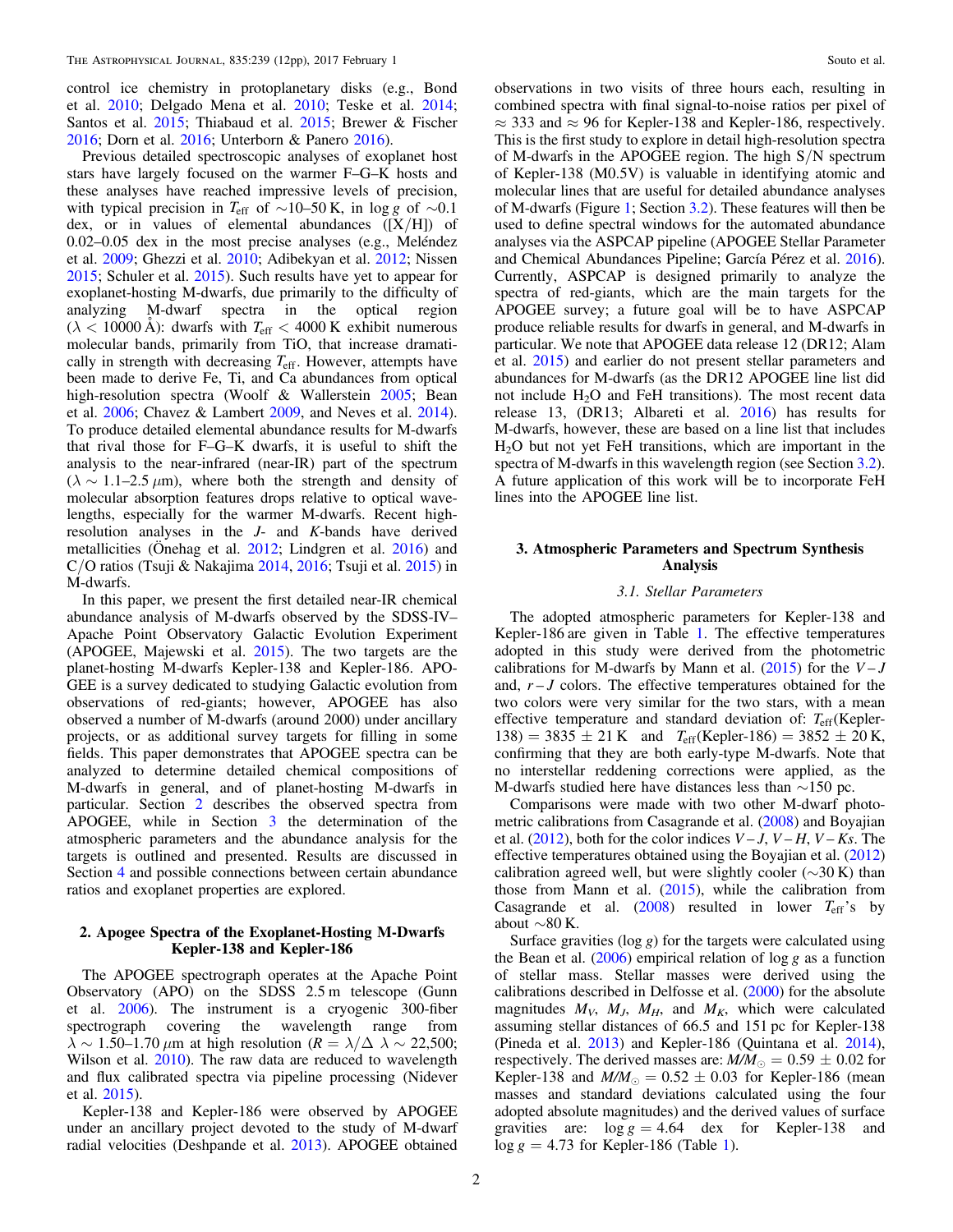<span id="page-2-0"></span>

Figure 1. Line identification in the APOGEE spectra of Kepler-138 corresponding to the entire APOGEE region. The lines used in the abundance analysis are indicated by the black dots. We note that most of these features are blended to some extent.

In order to estimate the uncertainties in the derived atmospheric parameters, we used the internal errors quoted in the studies mentioned above: Mann et al.  $(2015)$  $(2015)$  $(2015)$  report an internal uncertainty for the *T*eff calibration of ∼±60 K; Delfosse et al. ([2000](#page-11-37)) find their results to have a precision of 10% which returns an uncertainty of  $\sim \pm 0.05$  M<sub>☉</sub>, and Bean et al. ([2006](#page-11-18))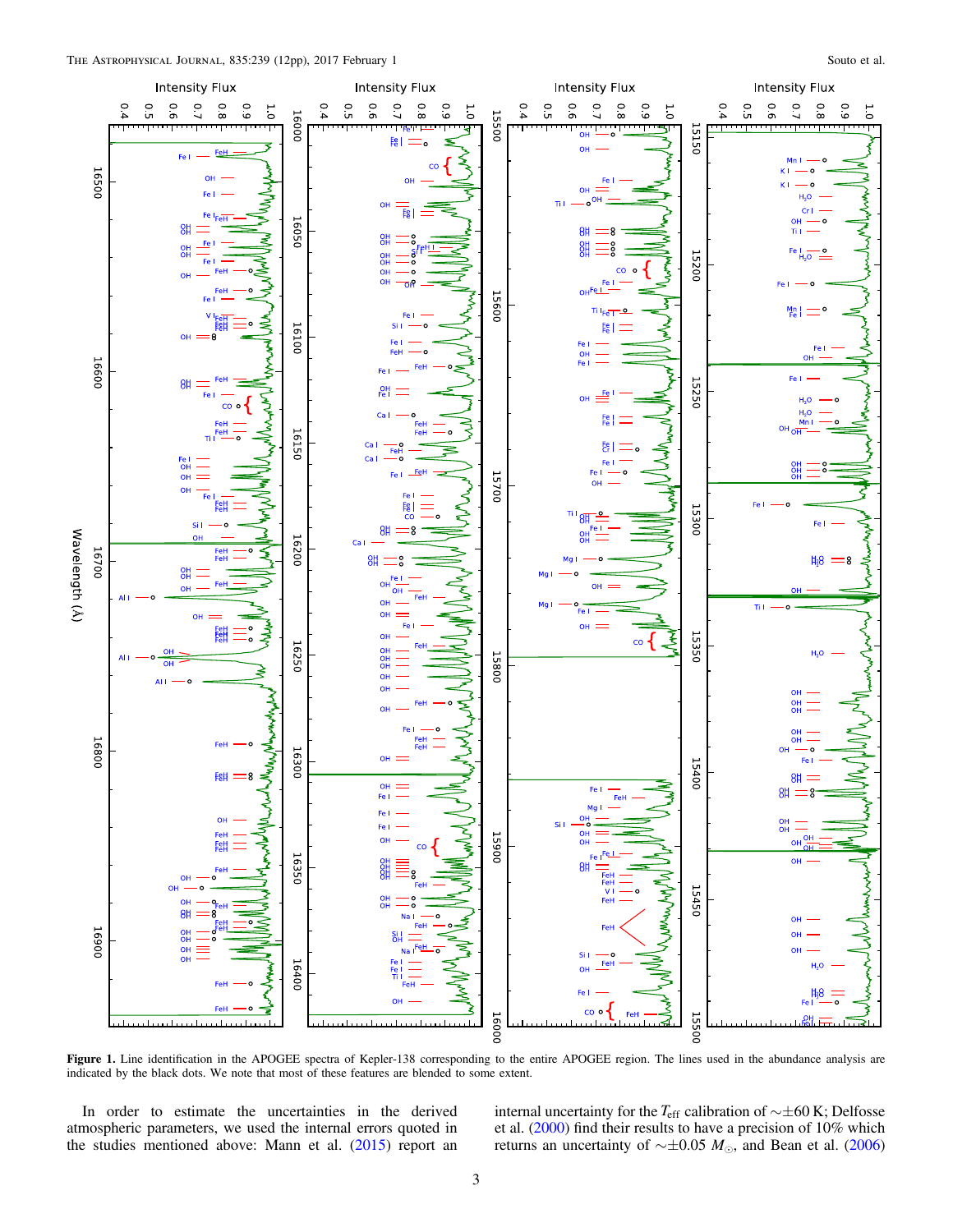Table 1 Adopted Photometry and Atmospheric Parameters

<span id="page-3-1"></span>

|                             | Kepler-138      | Kepler-186      |
|-----------------------------|-----------------|-----------------|
| V                           | 13.168          | 15.290          |
| J                           | 10.293          | 12.473          |
| H                           | 9.680           | 11.824          |
| $K_{S}$                     | 9.506           | 11.605          |
| r                           | 12.529          | 14.664          |
| $d$ (pc)                    | 66.5            | 151.0           |
| $T_{\rm eff}$ (K)           | $3835 + 64$     | $3852 + 64$     |
| $\log g$                    | $4.64 \pm 0.10$ | $4.73 \pm 0.10$ |
| $M/M_{\odot}$               | $0.59 \pm 0.06$ | $0.52 \pm 0.06$ |
| $\xi$ (km s <sup>-1</sup> ) | $1.00 \pm 0.25$ | $1.00 \pm 0.25$ |

Note. The V and r magnitudes were taken from UCAC4 (Zacharias et al. [2012](#page-11-51)) and the J, H, and  $K_s$  magnitudes were taken from 2MASS (Cutri et al. [2003](#page-11-52)).

estimate that the internal uncertainty in their calibration is  $\pm 0.08$  dex in log g. We also added the uncertainties related to the errors in the photometry of ∼0.03 mag. The estimated uncertainties in  $T_{\rm eff}$ , log g, and stellar mass were added in quadrature and result in final uncertainties of  $\pm 64$  K in  $T_{\text{eff}}$ ;  $\pm 0.06$   $M_{\star}$ ; and  $\pm 0.10$  $\pm 0.10$  $\pm 0.10$  dex in the log g (Table 1).

In addition, estimates of the effective temperatures for the target stars could also be obtained from their spectra. Spectroscopic  $T_{\text{eff}}$ 's were derived from the two oxygen abundance indicators present in the APOGEE spectra of these M-dwarfs: the OH lines (Table [2](#page-4-0)) and  $H<sub>2</sub>O$  lines (at 15253.3, 15315.7, 15317.3, and 15334.9 Å). Figure [2](#page-6-0) shows the variation of oxygen abundance with effective temperature from the OH (solid line) and  $H_2O$  lines (dashed line) for Kepler-138. (The methodology for the abundance analysis is described in Section [3.2](#page-3-0)). The oxygen abundances displayed were computed by changing the effective temperature in the model atmospheres, while keeping the  $\log g$  constant (Table [1](#page-3-1)). The OH lines are rather insensitive to the effective temperature, in contrast to the  $H_2O$  lines, which show a much steeper O-abundance trend with  $T_{\rm eff}$ , offering the possibility of finding the *T*eff–A(O) pair that best matches the spectral lines of both OH and  $H_2O$  simultaneously. The point of agreement in the oxygen abundance for Kepler-138 is  $T_{\text{eff}} = 3833 \text{ K}$ , as shown in Figure [2,](#page-6-0) while for Kepler-186 it is  $T_{\text{eff}} = 3850 \text{ K}$ . The spectroscopic values of *T*eff derived using this method are effectively indistinguishable, within the uncertainties, from the effective temperatures computed using the Mann et al. ([2015](#page-11-34)) photometric calibration. Newton et al. ([2015](#page-11-39)) also derived effective temperatures for the target stars from H-band lowresolution spectra. Their derived T<sub>eff</sub> for Kepler-138  $(T_{\text{eff}} = 3841 \text{ K})$  agrees with our determination; for Kepler-186, however, they find a much cooler effective temperature  $(T_{\text{eff}} = 3624 \text{ K})$ , which is not in agreement with the H<sub>2</sub>O and OH lines in the observed APOGEE spectrum of Kepler-186. A more detailed discussion of the effective temperature scale for the APOGEE spectra will be presented in D. Souto et al. (2017, in preparation; see also Schmidt et al. [2016](#page-11-40)).

#### 3.2. Abundance Analysis

<span id="page-3-0"></span>Since most of the lines in the APOGEE spectra of M-dwarfs, both atomic and molecular, are blended to varying degrees, spectrum synthesis fitting was used, rather than equivalentwidth measurements, to compute chemical abundances of several elements. The abundance analysis presented here is

based on the LTE spectral synthesis code turbospectrum (Alvarez & Plez [1998](#page-11-41); Plez [2012](#page-11-42)) together with plane-parallel MARCS model atmospheres (Gustafsson et al. [2008](#page-11-43)) computed specifically for the stellar parameters derived above. As part of this 1D analysis, we investigated the sensitivity of the spectral lines to the microturbulence parameter. The synthetic spectra exhibited little sensitivity to the microturbulent velocity for most of the spectral lines, except for the OH lines, which were found to be more sensitive. The OH lines were then used to estimate the microturbulent velocities, using a similar methodology as described in Smith et al.  $(2013)$  $(2013)$  $(2013)$  for Fe I. We computed oxygen abundances corresponding to  $\xi = 0.50, 0.75,$ 1.00, 1.25, 1.50 km s<sup> $-1$ </sup> and the selected value of  $\xi$  was the one showing the lowest spread in the oxygen abundances from the different OH lines. We obtained  $\xi = 1.0 \pm 0.25$  km s<sup>-1</sup> for both Kepler-138 and Kepler-186.

# <span id="page-3-2"></span>3.2.1. Enhancements to the APOGEE Line List for the Study of M-dwarfs

The most recent version of the APOGEE line list for DR13 (tagged version 20150714) was used in the computation of synthetic spectra. The APOGEE DR13 line list is an updated version of the DR12 line list (Shetrone et al. [2015;](#page-11-45) see also J.A. Holtzman et al. 2017, in preparation). In the context of the study of cool dwarfs, an important improvement in the DR13 line list, relative to DR12, is the inclusion of the strongest water lines from Barber et al. ([2006](#page-11-46)): 1,891,108 water transitions were added. Inclusion of water transitions in the APOGEE line list is crucial for modeling the spectra of M-dwarfs and, in particular, of M-dwarfs of later spectral types (Allard et al. [2000;](#page-11-47) Tsuji et al. [2015](#page-11-25)). At the effective temperatures of the studied stars ( $T_{\text{eff}} \sim 3850 \text{ K}$ ) the intensities of H<sub>2</sub>O lines, however, are generally weak, with the stronger water lines falling in the blue part of the APOGEE spectra. Figure [3](#page-7-0) shows in the top panels synthetic spectra computed only with the water line list for two spectral regions of the APOGEE spectra (left side between 15200–15300 Å and right side between 16500–16600 Å). The presence of weak water lines throughout the spectra has the general effect of lowering the pseudo stellar continuum by at most ∼2 percent. However, these lines of H2O, although relatively weak in the spectra of the target stars, are quite valuable for constraining their effective temperatures, as discussed in Section [3.1.](#page-1-2)

As previously mentioned, the APOGEE line list does not include any transitions of iron hydride, an important contributor to the spectra of M-dwarfs (Önehag et al. [2012](#page-11-21); Lindgren et al. [2016](#page-11-22)). It was clear from our test syntheses that the DR13 line list could not match well several features in the observed spectra of the target stars. To investigate if the unmatched features were due to FeH, we first tested the line list from Phillips et al. ([1987](#page-11-48)) that includes the vibration-rotation transition of the FeH  $\Delta^4$ - $\Delta^4$  system. The computed FeH lines from this line list were weak and did not improve the matching of the observed spectra. Therefore, the missing lines in the line list are probably not from the F–X FeH-transition and the Phillips et al. ([1987](#page-11-48)) was not included in the line list for this study. The unmatched lines, however, could be from the E–X FeH transition with a band-head at 1.35  $\mu$  (described in Balfour et al. [2004](#page-11-49)). The addition of the FeH lines from Hargreaves et al. ([2010](#page-11-50)), on the other hand, improved the matching of several of the unidentified features in the synthetic spectra. Hargreaves et al. ([2010](#page-11-50)) studied the electronic transition for the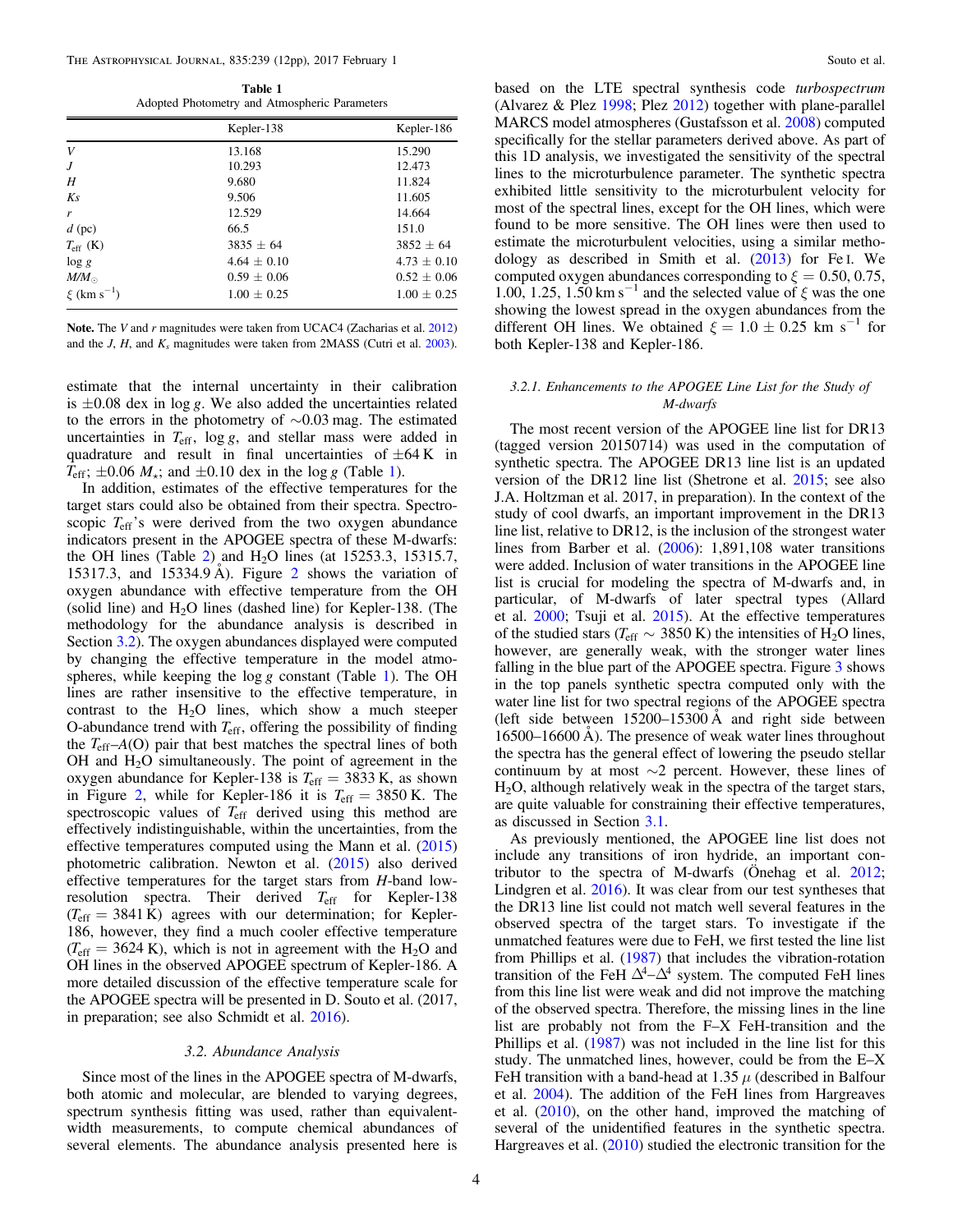#### Table 2 Stellar Abundances

<span id="page-4-0"></span>

|                                    |                        |                | Stellar Abundances   |                  |                      |
|------------------------------------|------------------------|----------------|----------------------|------------------|----------------------|
| Element                            | $\lambda$ (Å)          | $\rm eV$       | $\log gf$            | $A$ (Kepler-138) | A(Kepler-186)        |
| Fe I                               | 15194.492              | 2.223          | $-4.748$             | 7.26             | 7.27                 |
|                                    | 15207.530              | 5.385          | 0.138                | 7.39             | 7.42                 |
|                                    | 15294.562              | 5.308          | 0.680                | 7.30             | 7.31                 |
|                                    | 15490.339              | 2.198          | $-4.755$             | 7.30             | 7.36                 |
|                                    | 15648.515              | 5.426          | $-0.689$             | 7.37             | 7.45                 |
|                                    | 15692.751              | 5.385          | $-0.610$             | 7.39             | 7.38                 |
|                                    | 16009.615              | 5.426          | $-0.556$             | 7.43             | 7.40                 |
| $\langle A(Fe) \rangle \pm \sigma$ |                        |                |                      | $7.36 \pm 0.05$  | $7.37 \pm 0.06$      |
| FeH                                | 16107.085              | 0.279          | $-1.688$             | 7.28             | 7.25                 |
|                                    | 16114.049              | 0.279          | $-1.282$             | 7.28             | 7.22                 |
|                                    | 16245.746              | 0.142          | $-1.409$             | 7.23             | $\ldots$             |
|                                    | 16271.777              | 0.302          | $-1.136$             | 7.18             | 7.26                 |
|                                    | 16284.665              | 0.229          | $-1.274$             | 7.31             | 7.29                 |
|                                    | 16377.403              | 0.344          | $-1.203$             | 7.22             | 7.29                 |
|                                    | 16546.755              | 0.189          | $-1.512$             | 7.16             | $\ldots$             |
|                                    | 16557.238              | 0.279          | $-1.586$             | 7.31             | $\ldots$             |
|                                    | 16574.751              | 0.473          | $-0.996$             | 7.16             | 7.31                 |
|                                    | 16694.389              | 0.279          | $-1.485$             | 7.18             | $\ldots$             |
|                                    | 16735.420              | 0.220          | $-1.326$             | 7.15             | $\cdots$             |
|                                    | 16741.657              | 0.165          | $-1.341$             | 7.14             | $\cdots$             |
|                                    | 16796.382              | 0.279          | $-1.031$             | 7.10             | $\ldots$             |
|                                    | 16812.687              | 0.279          | $-1.041$             | 7.13             | 7.24                 |
|                                    | 16814.063              | 0.178          | $-1.277$             | 7.17             | 7.20                 |
|                                    | 16889.575              | 0.194          | $-1.239$             | 7.20             | $\cdots$             |
|                                    | 16892.878              | 0.279          | $-1.055$             | 7.21             | $\ldots$             |
|                                    | 16922.746              | 0.251          | $-1.259$             | 7.23<br>7.11     | $\ldots$<br>7.31     |
| $\langle A(Fe) \rangle \pm \sigma$ | 16935.090              | 0.293          | $-1.254$             | $7.20 \pm 0.06$  | $7.26 \pm 0.04$      |
|                                    |                        |                |                      |                  |                      |
| CO                                 | 15570-15600            |                |                      | 8.26             | 8.22                 |
|                                    | 15970-16010            |                |                      | 8.25             | 8.35                 |
|                                    | 16182-16186            |                |                      | 8.21             | 8.22                 |
|                                    | 16600-16650            |                |                      | 8.22             | 8.32                 |
| $\langle A(C) \rangle \pm \sigma$  |                        |                |                      | $8.24 \pm 0.02$  | $8.30 \pm 0.03$      |
| OH                                 | 15183.943              | 4.757          | $-10.703$            | 8.51             | 8.55                 |
|                                    | 15278.334              | 3.852          | $-8.499$             | 8.53             | 8.56                 |
|                                    | 15280.884              | 1.69           | $-5.855$             | 8.51             | 8.50                 |
|                                    | 15283.771              | 0.494          | $-7.786$             | 8.52             | 8.56                 |
|                                    | 15391.208              | 0.494          | $-5.437$             | 8.53             | 8.57                 |
|                                    | 15407.288              | 0.255          | $-5.365$             | 8.53             | 8.58                 |
|                                    | 15409.308              | 4.329          | $-8.532$             | 8.53             | 8.60                 |
|                                    | 15505.782              | 1.888          | $-6.177$             | 8.50             | 8.55                 |
|                                    | 15558.023              | 0.304          | $-5.308$             | 8.53             | 8.61                 |
|                                    | 15560.244              | 0.304          | $-5.300$             | 8.51             | 8.61                 |
|                                    | 15565.961              | 2.783          | $-4.699$             | 8.50             | 8.58                 |
|                                    | 15568.780              | 0.299          | $-5.269$             | 8.53             | 8.61                 |
|                                    | 15572.084              | 0.300          | $-5.269$             | 8.51             | $\cdots$             |
|                                    | 16052.765              | 0.639          | $-4.910$             | 8.50             | 8.58                 |
|                                    | 16055.464              | 0.640          | $-4.910$             | 8.51             | $\cdots$             |
|                                    | 16061.700              | 0.476          | $-5.159$             | 8.49             | 8.58                 |
|                                    | 16065.054              | 0.477          | $-5.159$             | 8.49             | 8.57                 |
|                                    | 16069.524              | 0.472          | $-5.128$             | 8.49             | 8.56                 |
|                                    | 16074.163              | 0.473<br>0.915 | $-5.128$             | 8.42             | $\cdots$             |
|                                    | 16190.263<br>16192.208 | 3.508          | $-5.145$<br>$-7.471$ | 8.55<br>8.51     | 8.61<br>8.60         |
|                                    | 16204.076              | 0.683          | $-4.851$             | 8.46             | 8.64                 |
|                                    | 16207.186              | 0.683          | $-4.851$             | 8.48             | 8.66                 |
|                                    | 16352.217              | 0.735          | $-4.835$             | 8.52             |                      |
|                                    | 16354.582              | 0.735          | $-4.835$             | $\cdots$         | $\cdots$<br>$\ldots$ |
|                                    | 16364.590              | 0.730          | $-4.796$             | 8.57             | 8.59                 |
|                                    | 16368.135              | 0.731          | $-4.797$             | 8.51             | 8.59                 |
|                                    | 16581.250              | 3.200          | $-5.754$             | 8.51             | 8.59                 |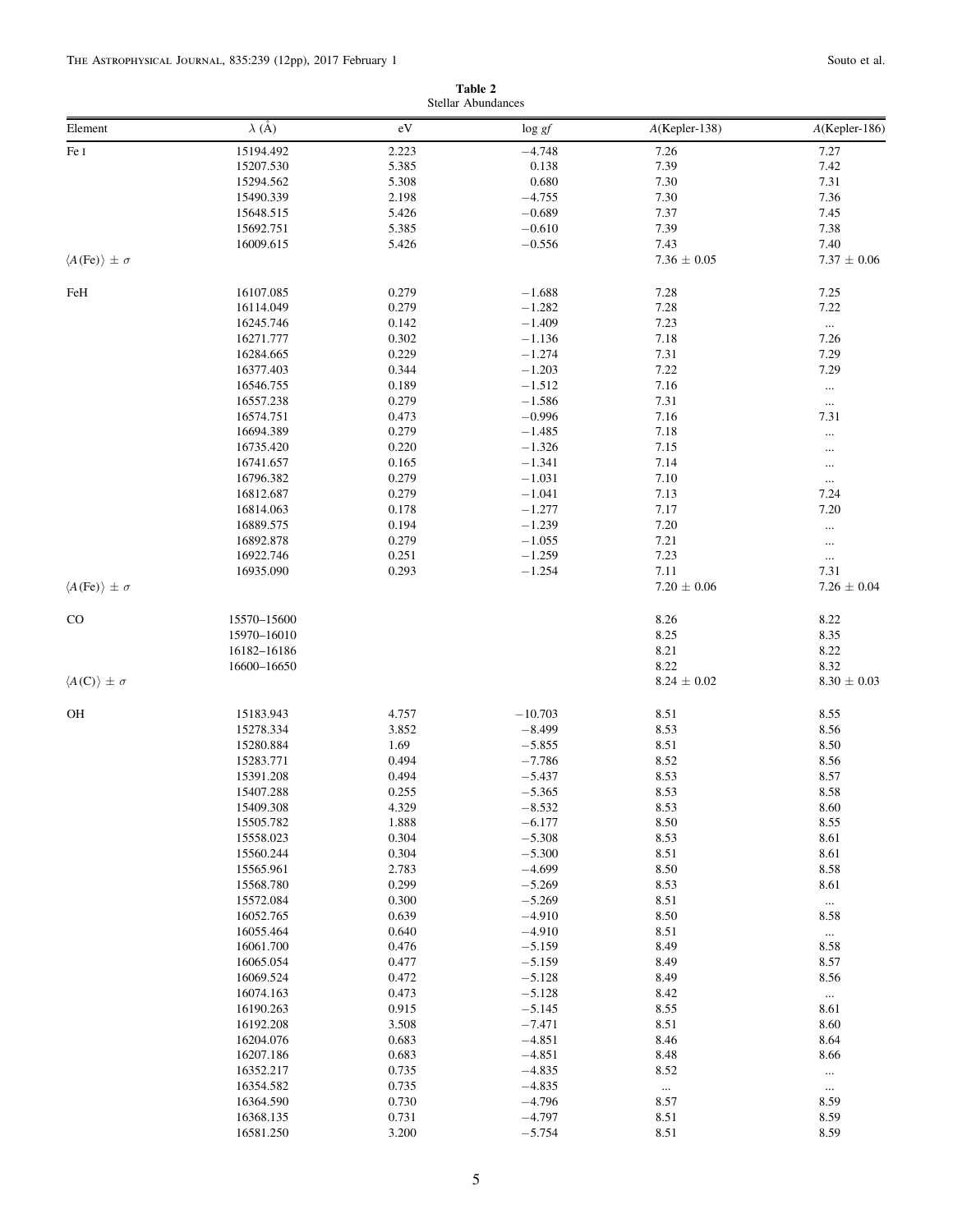Table 2 (Continued)

| Element                            | $\lambda$ (Å) | $\rm eV$ | $\log gf$ | A(Kepler-138)   | $A$ (Kepler-186)            |
|------------------------------------|---------------|----------|-----------|-----------------|-----------------------------|
|                                    | 16582.013     | 3.197    | $-5.744$  | 8.53            | 8.59                        |
|                                    | 16866.688     | 0.762    | $-4.999$  | 8.54            | 8.60                        |
|                                    | 16871.895     | 0.763    | $-4.999$  | 8.52            | 8.57                        |
|                                    | 16879.090     | 0.761    | $-4.975$  | 8.52            | 8.53                        |
|                                    | 16884.530     | 1.612    | $-7.532$  | 8.48            | 8.56                        |
|                                    | 16886.279     | 1.059    | $-4.662$  | 8.48            | 8.56                        |
|                                    | 16895.180     | 0.901    | $-4.685$  | 8.49            | 8.57                        |
|                                    |               |          |           |                 |                             |
|                                    | 16898.887     | 1.2751   | $-5.283$  | 8.46            | $\cdots$<br>$8.58 \pm 0.03$ |
| $\langle A(O) \rangle \pm \sigma$  |               |          |           | $8.50 \pm 0.03$ |                             |
| $\rm Na~\sc I$                     | 16373.853     | 3.753    | $-1.348$  | 6.11            | 6.16                        |
|                                    | 16388.858     | 3.753    | $-1.044$  | 6.09            | $\ldots$                    |
| $\langle A(Na) \rangle \pm \sigma$ |               |          |           | $6.10 \pm 0.01$ | $6.16\,\pm\,0.01$           |
| Mg <sub>I</sub>                    | 15740.716     | 5.931    | $-0.312$  | 7.53            | 7.63                        |
|                                    | 15748.988     | 5.932    | 0.125     | 7.42            | 7.49                        |
|                                    | 15765.842     | 5.933    | 0.423     | 7.33            | 7.46                        |
| $\langle A(Mg) \rangle \pm \sigma$ |               |          |           | $7.43 \pm 0.08$ | $7.53\,\pm\,0.05$           |
|                                    |               |          |           |                 | 6.12                        |
| Al I                               | 16718.957     |          |           | 6.11            |                             |
|                                    | 16750.564     |          |           | 6.02            | 6.01                        |
|                                    | 16763.360     |          |           | 6.26            | 6.37                        |
| $\langle A(AI) \rangle \pm \sigma$ |               |          |           | $6.13 \pm 0.10$ | $6.17 \pm 0.15$             |
| Si I                               | 15888.410     | 5.082    | $-0.012$  | 7.31            | 7.46                        |
|                                    | 15960.063     | 5.984    | 0.017     | 7.53            | $\ldots$                    |
|                                    | 16094.787     | 5.964    | $-0.258$  | $\ldots$        | 7.70                        |
|                                    | 16680.770     | 5.984    | $-0.190$  | 7.42            | 7.68                        |
| $\langle A(Si) \rangle \pm \sigma$ |               |          |           | $7.42 \pm 0.09$ | $7.61 \pm 0.11$             |
| $\rm K$ $\rm I$                    | 15163.067     | 2.670    | 0.555     | 4.89            | 4.82                        |
|                                    | 15168.376     | 2.670    | 0.405     | 4.92            | 4.83                        |
| $\langle A(K) \rangle \pm \sigma$  |               |          |           | $4.91 \pm 0.02$ | $4.83 \pm 0.01$             |
| Ca I                               | 16136.823     | 4.531    | $-0.507$  | 6.32            | 6.33                        |
|                                    | 16150.763     | 4.532    | $-0.226$  | 6.23            | 6.31                        |
|                                    | 16157.364     | 4.554    | $-0.169$  | 6.20            | 6.25                        |
| $\langle A(Ca) \rangle \pm \sigma$ |               |          |           |                 |                             |
|                                    |               |          |           | $6.25 \pm 0.05$ | $6.30 \pm 0.03$             |
| Ti I                               | 15334.847     | 1.887    | $-1.040$  | 4.58            | 4.60                        |
|                                    | 15543.756     | 1.879    | $-1.160$  | 4.70            | 7.68                        |
|                                    | 15602.842     | 2.267    | $-1.569$  | 4.84            | 4.78                        |
|                                    | 15698.979     | 1.887    | $-2.110$  | 4.71            | 4.75                        |
|                                    | 15715.573     | 1.873    | $-1.295$  | 4.55            | 4.60                        |
|                                    | 16635.161     | 2.345    | $-1.707$  | 4.70            | 4.86                        |
| $\langle A(Ti) \rangle \pm \sigma$ |               |          |           | $4.71 \pm 0.08$ | $4.72 \pm 0.09$             |
|                                    |               |          |           |                 |                             |
| V I                                | 15924.0       |          |           | 3.79            | $\ldots$                    |
| $\langle A(V) \rangle \pm \sigma$  |               |          |           | $3.79 \pm 0.01$ | $\ldots$ $\pm$ $\ldots$     |
| Cr <sub>I</sub>                    | 15680.063     | 4.697    | 0.198     | 5.61            | 5.60                        |
| $\langle A(Cr) \rangle \pm \sigma$ |               |          |           | $5.61 \pm 0.01$ | $5.60 \pm 0.01$             |
| Mn I                               | 15159.0       |          |           | 5.23            | 5.31                        |
|                                    | 15217.0       |          |           | 5.20            | $\ldots$                    |
|                                    | 15262.0       |          |           | 5.32            | 5.29                        |
| $\langle A(Mn) \rangle \pm \sigma$ |               |          |           | $5.25 \pm 0.05$ | $5.30 \pm 0.01$             |
|                                    |               |          |           |                 |                             |

FeH  $E^4$   $\Pi - A^4$   $\Pi$  system in the near-IR from 1.58  $\mu$ m up to 1.7  $\mu$ m, see also Wallace & Hinkle ([2001](#page-11-53)).

The gf-values for the FeH lines from Hargreaves et al. ([2010](#page-11-50)) were computed using their line intensities and the expression

for converting HITRAN-like intensities to Einstein A-values from Šimečková et al. ([2006](#page-11-54)), Equation (20). The A-values were converted to gf-values using the standard expression from Larsson ([1983](#page-11-55)):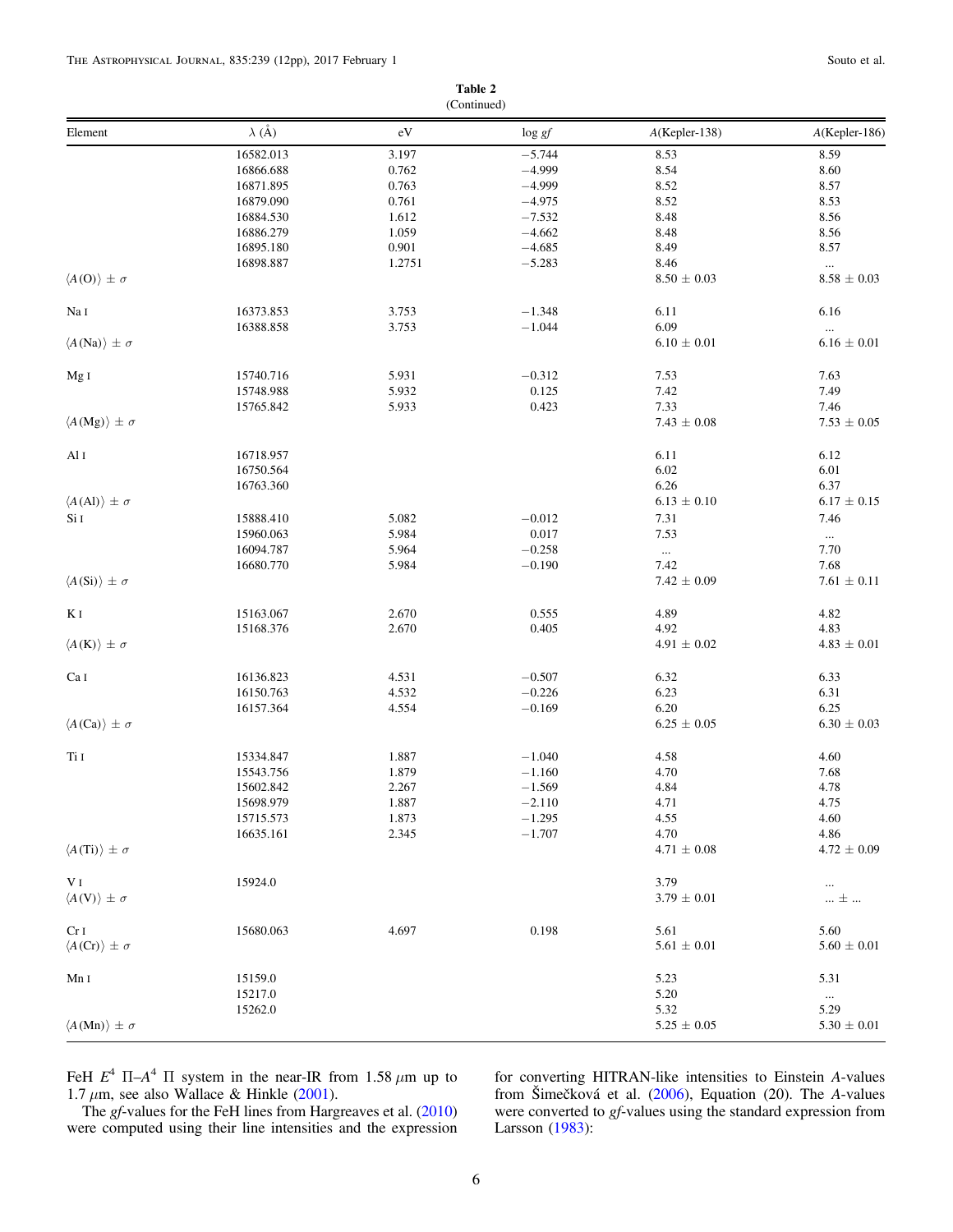<span id="page-6-0"></span>

Figure 2. Spectroscopic estimation of the effective temperature for Kepler-138 via the use of OH and H<sub>2</sub>O lines. The dashed line represents the derived oxygen abundances from  $H_2O$  lines for varying the model atmosphere effective temperatures. The solid line is the same but for derived oxygen abundances from OH lines. The best  $T_{\text{eff}}$  is the one that brings the oxygen abundances from the two indicators into agreement. All oxygen abundance calculations were done for the same log  $g = 4.64$ , as discussed in Section [3.1](#page-1-2).

 $gf = [1.499(2J+1)A] \cdot [(\sigma^2)^{-1}]$ , A-value is the Einstein A coefficient, J is the lower state angular momentum and  $\sigma$  is the wave number.

Synthetic spectra computed only with the FeH lines are shown in the second top-to-bottom panels of Figure [3](#page-7-0). Note the absence of FeH transitions in the region between 15200 and 15300 Å (left panel), due to the fact that the FeH lines do not extend blueward of the band-head at 15820 Å. In the right panel (16500–16600 Å), conspicuous FeH lines are seen, with several lines reaching depths of 10% relative to the continuum.

Additional line lists for the hydrides MgH, CaH, and CrH from Kurucz ([1993](#page-11-56)) were also tested, but these did not produce improvements in the overall fits, nor could we identify any matching features from these hydrides in the target star spectra. We note that there remain a few unidentified features, e.g., at 15232 and 16059 Å. More work on the line list is needed in order to fully match the spectra of M-dwarfs in the APOGEE region. The line list constructed for this study is however, fairly complete in order to derive detailed chemical abundances of several elements. The third row (top-to-bottom) panels show the DR13 line list including atomic and molecular lines. Best fitting spectra of Kepler-186 using the enhanced line list for this study are illustrated in the bottom panels of the Figure [3.](#page-7-0)

## 3.3. Derived Abundances

<span id="page-6-1"></span>We derived the chemical abundances of thirteen elements: C, O, Na, Mg, Al, Si, K, Ca, Ti, V, Cr, Mn, and Fe in the APOGEE spectra of the M-dwarfs Kepler-138 and Kepler-186. Table [2](#page-4-0) lists the selected transitions for this manual abundance analysis, as well as the excitation potentials (eV) and oscillator strengths (log gf) of the lines from DR13, except for FeH (see Section [3.2.1](#page-3-2)). The selected lines for the abundance analyses are also indicated in Figure [1](#page-2-0) (with dots underneath the features). These spectra are dominated by a large number of OH lines (more than 70 OH lines are easily identified in the spectra).

Unfortunately, lines of the CN molecule, as well as the atomic lines of S I, Co I, Ni I, and Cu I, which can be measured in the APOGEE spectra of red-giants (Smith et al. [2013](#page-11-44)), become very weak and mostly blended with other species in the M-dwarfs.

The abundances for most of the studied elements were derived from neutral atomic lines, with the exception of C and O, for which we used molecular lines of  ${}^{16}$ OH (36 individual transitions of OH) and  $^{12}C^{16}O$  (four regions containing CO lines  $\lambda$ 15570–15600,  $\lambda$ 15970–16010,  $\lambda$ 16182–16186,  $\lambda$ 16600–16650), respectively. We also checked the possibility of measuring carbon abundances from the C I lines (at 15784.546, 16004.900, and 16890.417 Å) but found these lines to be too weak. We derived a carbon abundance from the weak CO lines (for an assumed oxygen abundance, although the CO lines are not very sensitive to the oxygen abundances) and then derived an oxygen abundance from the various strong OH lines. In principle, there is one combination of carbon and oxygen abundances that will produce a good match for both the CO and OH lines, as the OH lines are also sensitive to the carbon abundances. As discussed above, the spectra do not show any contribution from CN and the synthetic spectra were very insensitive to any changes in the nitrogen abundances.

Best fitting synthetic spectra were obtained both from visual comparisons of the observed and modeled spectra around the selected lines for abundance analyses and from the computed differences and standard deviations between the observed spectrum and synthesis. We manually defined the windows covering the selected lines, applied any needed adjustments in radial velocities and defined the pseudo-continuum either locally or in more distant regions depending on each case. Once we had a visual best fit abundance we computed the minimum  $\chi^2$  and verified that the best abundance corresponded to a minimum  $\chi^2 \sim 0.001$  in each case. The synthetic spectra were broadened with a Gaussian profile corresponding to a fullwidth half maximum (FWHM, ∼0.73Å), given by the APOGEE spectral resolution. We note that in some cases Gaussian profiles with slightly different FWHM (from  $\sim 0.65-0.8$  Å) were used to adequately fit the observed line profiles. This is because the APOGEE LSF and the resolution vary slightly depending on the fiber and spectral region (Holtzman et al. [2015](#page-11-57)). The target M-dwarfs are rotating slowly and below the limit set by the resolution of the instrumental profile. No extra broadening beyond the FWHM was needed to fit the spectra, although marginally larger FWHM were needed to fit Kepler-186 when compared to Kepler-138. Figure [3](#page-7-0) (bottom panels) shows best fitting spectra obtained for the target star Kepler-138. Detailed examples of the fits obtained for at least one spectral line per studied element for both Kepler-138 (blue spectra) and Kepler-186 (green spectra) are shown in Figure [4](#page-8-0). Individual line and molecular feature abundances are presented in Table [2](#page-4-0), along with mean values and their standard deviations.

The iron abundances were derived from the sample Fe I lines in Table [2](#page-4-0). There are, however, systematic differences between the mean iron abundances based on Fe I transitions and the iron abundances from best overall fits obtained for the FeH lines in the observed M-dwarf spectra: the FeH lines indicate an iron abundance on average 0.10–0.15 dex lower than the mean value using the sample Fe I lines (both values for the Fe abundances are listed in Table [2](#page-4-0)). The gf-values for the Fe I transitions in this study are from DR13 and have been adjusted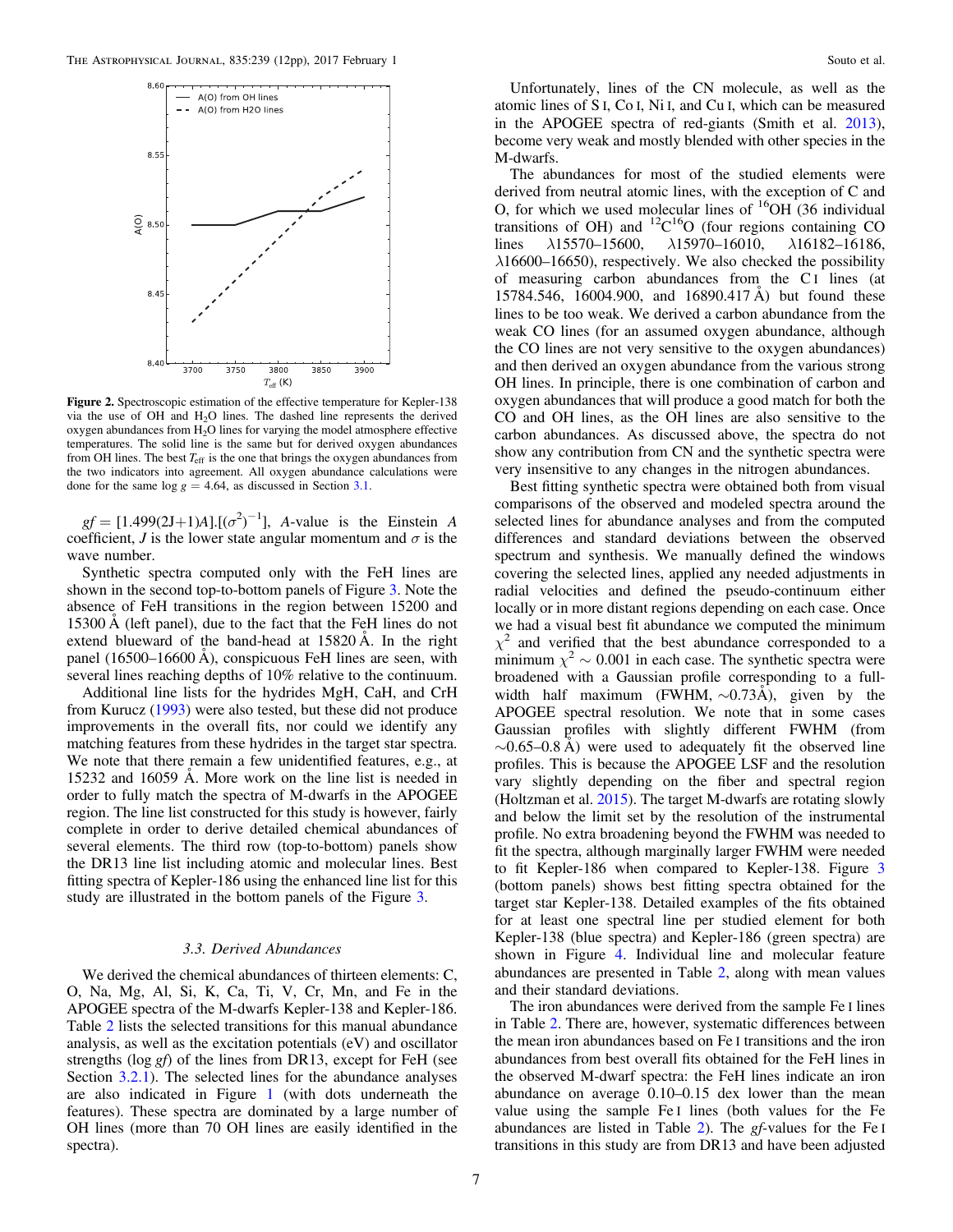<span id="page-7-0"></span>

Figure 3. Synthetic spectra computed using, from different subsets, lines of the APOGEE line list for Kepler-138 parameters:  $T_{\text{eff}} = 3835$  K; log  $g = 4.64$ . Top panels: synthetic spectra computed using only the water line list. Second row from top to bottom: synthetic spectra computed using only the FeH line list. Third row from top to bottom: synthetic spectra computed with the DR13 line list, but with the water lines removed from the line list (DR13 line list does not include FeH). Bottom panels: Synthetic spectra computed with the modified version of the DR13 line list, which is adopted in the study, plotted with the observed spectrum of Kepler-138.

to fit the spectra of the Sun and Arcturus; adjustments were only allowed within  $2\sigma$  of the gf-value estimated uncertainties (Shetrone et al. [2015](#page-11-45)). The gf-values for the FeH transitions were computed from their intensities in Hargreaves et al. ([2010](#page-11-50); Section [3.2.1](#page-3-2)); such gf-values may be more uncertain and have not yet been verified. It is impossible to derive astrophysical gfvalues for FeH lines using the same scheme as for the construction of the DR13 line list, as FeH is not measurable in the spectra of the Sun and Arcturus. Due to the uncertainties in the FeH gf-values, we adopt iron abundances based upon the Fe I lines in this study. Improvements to the FeH gf-values will be presented in a future paper (D. Souto et al. 2017, in preparation).

The uncertainties of the derived abundances due to uncertainties in the adopted stellar parameters can be estimated in a manner similar to that presented in Souto et al. ([2016](#page-11-58)). We adopted the model atmosphere used in the analysis of Kepler-138 as a baseline model, and changed the atmospheric parameters by  $T_{\text{eff}}$  + 65 K; log g + 0.10 dex; [M/H] + 0.20 dex;  $C/O + 0.15$ , one at a time (Table [3](#page-8-1)). The sensitivity to the microturbulent velocity parameter is also given ( $\xi + 0.25$  km  $s^{-1}$ ) but it is negligible for all species, except OH. The last column in Table [3](#page-8-1) presents the quadrature sum of abundance changes due to variations in the parameters, as discussed

above. Note that while the errors in  $[Mg/H]$  and  $[Si/H]$  are dominated by uncertainties in the effective temperature, these errors effectively cancel out in the ratio [Mg/Si]. We also estimate an abundance uncertainty of ∼0.02 dex and ∼0.06 dex that comes from overall uncertainties in setting the pseudocontinuum in the spectra of Kepler-138 and Kepler-186, respectively. These uncertainties in the pseudo-continuum placement are folded into the final abundance uncertainties that are presented in Table [4](#page-9-1), together with the mean abundances (in the  $[X/H]$  notation) for the two studied stars.

# 3.4. Comparisons with Metallicities Derived from Lowresolution Spectra

The abundances from Table [2](#page-4-0) show that the two exoplanethosting M-dwarfs Kepler-138 and Kepler-186 are slightly metal-poor and have very similar mean Fe abundances and standard deviations:  $\langle A(\text{Fe}) \rangle_{\text{Kepler-138}} = 7.36 \pm 0.05 \, (\pm 0.09)$ and  $\langle A(\text{Fe}) \rangle_{\text{Kepler-186}} = 7.37 \pm 0.06 \ (\pm 0.10)$ ; the numbers in parentheses represent the total estimated abundance uncertainties. These results (based on measurements of Fe I lines in the APOGEE spectra) corresponding to  $[Fe/H]_{Kepler-138} = -0.09$ dex and  $[Fe/H]_{Kepler-186} = -0.08$  dex, are higher than the iron abundances obtained previously by Muirhead et al. ([2014](#page-11-59)) for these stars, based on low-resolution K-band spectra from the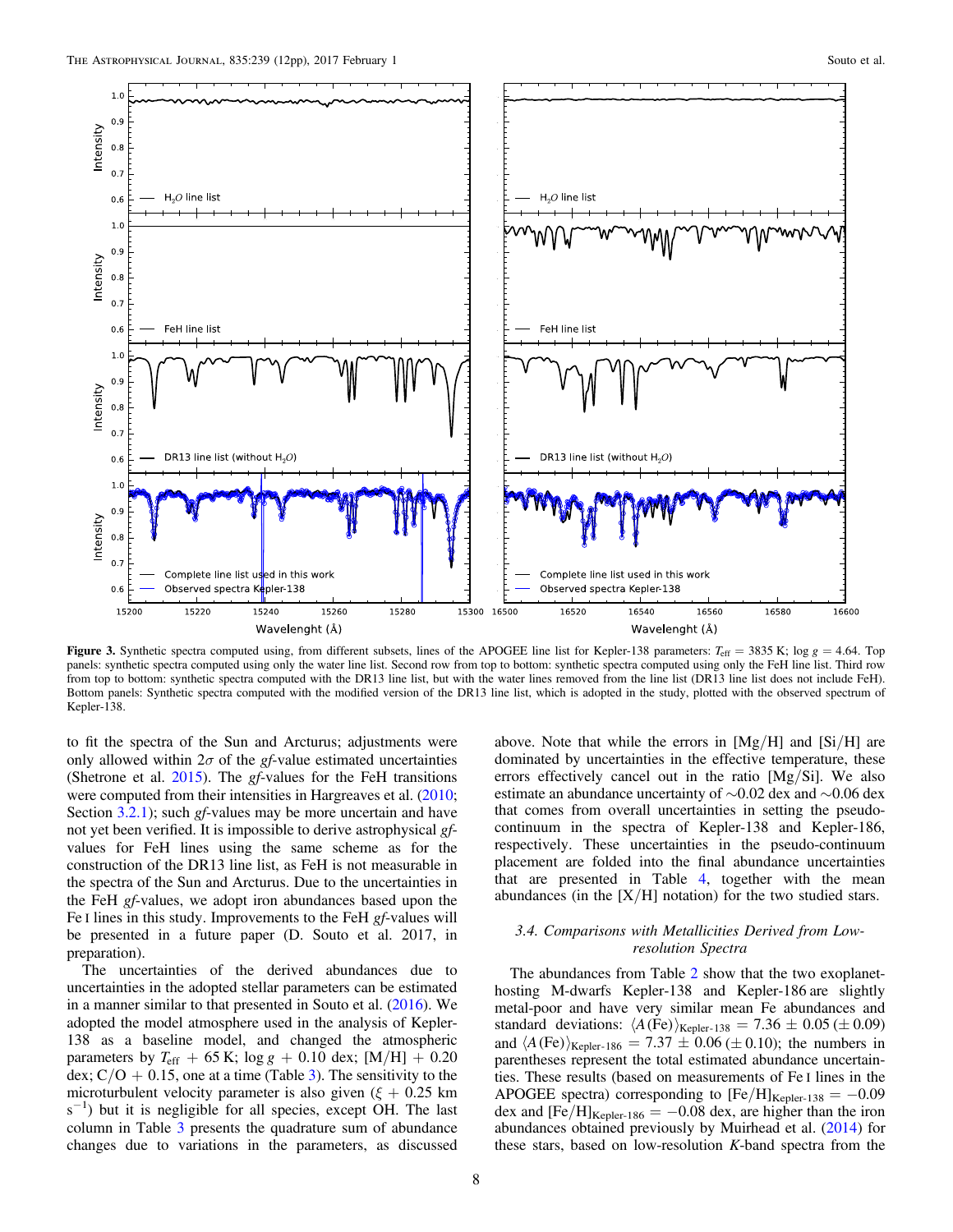<span id="page-8-0"></span>

Figure 4. Portions of observed spectra of Kepler-138 (blue) and Kepler-186 (green) in selected spectral regions showing at least one individual line analyzed per studied element (wavelengths are indicated). Best fitting synthetic spectra are shown as black lines. The bottom panel shows several OH lines in the spectral region between 16860 and 16910 Å.

<span id="page-8-1"></span>

| Table 3<br><b>Abundance Sensitivities</b> |                                   |                                         |                                         |                           |                                               |          |
|-------------------------------------------|-----------------------------------|-----------------------------------------|-----------------------------------------|---------------------------|-----------------------------------------------|----------|
| Element                                   | $\Delta T_{\rm eff}$<br>$(+65 K)$ | $\Delta$ log g<br>$(+0.10 \text{ dex})$ | $\Delta$ [M/H]<br>$(+0.20 \text{ dex})$ | $\Delta C/O$<br>$(+0.15)$ | $\Delta \xi$<br>$(+0.25$ km s <sup>-1</sup> ) | $\sigma$ |
| [C/H]                                     | $+0.01$                           | $+0.00$                                 | $+0.01$                                 | $+0.00$                   | $+0.00$                                       | 0.014    |
| [O/H]                                     | $+0.01$                           | $+0.01$                                 | $+0.08$                                 | $+0.01$                   | $-0.02$                                       | 0.084    |
| [Na/H]                                    | $+0.01$                           | $+0.00$                                 | $-0.07$                                 | $+0.02$                   | $+0.00$                                       | 0.073    |
| [Mg/H]                                    | $-0.14$                           | $-0.05$                                 | $+0.02$                                 | $-0.02$                   | $+0.00$                                       | 0.151    |
| [A1/H]                                    | $-0.09$                           | $-0.05$                                 | $+0.02$                                 | $+0.00$                   | $+0.00$                                       | 0.104    |
| [Si/H]                                    | $-0.14$                           | $-0.04$                                 | $+0.05$                                 | $-0.02$                   | $+0.00$                                       | 0.155    |
| [K/H]                                     | $+0.04$                           | $+0.01$                                 | $-0.02$                                 | $+0.01$                   | $+0.00$                                       | 0.047    |
| [Ca/H]                                    | $-0.01$                           | $-0.03$                                 | $-0.02$                                 | $+0.02$                   | $+0.00$                                       | 0.042    |
| [Ti/H]                                    | $-0.04$                           | $-0.03$                                 | $-0.07$                                 | $+0.00$                   | $+0.00$                                       | 0.086    |
| [V/H]                                     | $+0.01$                           | $-0.01$                                 | $+0.00$                                 | $+0.00$                   | $+0.00$                                       | 0.014    |
| [Cr/H]                                    | $-0.03$                           | $-0.02$                                 | $-0.02$                                 | $+0.00$                   | $+0.00$                                       | 0.041    |
| [Mn/H]                                    | $+0.01$                           | $-0.02$                                 | $+0.05$                                 | $+0.00$                   | $+0.00$                                       | 0.054    |
| [Fe/H]                                    | $-0.08$                           | $+0.02$                                 | $+0.01$                                 | $-0.02$                   | $+0.00$                                       | 0.085    |
| [C/O]                                     | $+0.00$                           | $-0.01$                                 | $-0.07$                                 | $-0.01$                   | $+0.02$                                       | 0.074    |
| [Mg/Si]                                   | $+0.00$                           | $-0.01$                                 | $-0.03$                                 | $+0.00$                   | $+0.00$                                       | 0.031    |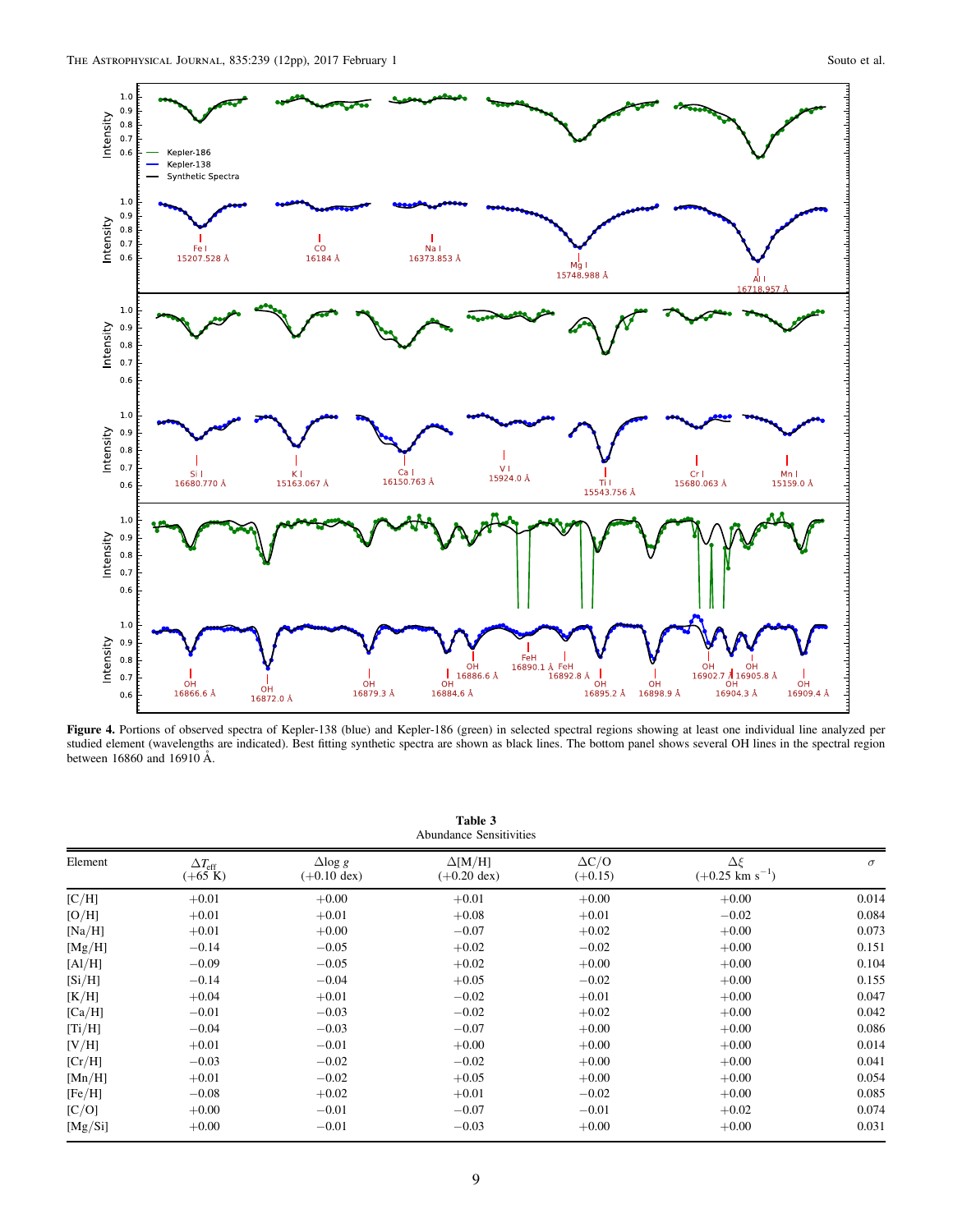Table 4 Mean Abundances and Uncertainties

<span id="page-9-1"></span>

| Element | Kepler-138 | $\sigma$ | Kepler-186 | $\sigma$ |
|---------|------------|----------|------------|----------|
| [C/H]   | $-0.15$    | 0.024    | $-0.08$    | 0.062    |
| [O/H]   | $-0.16$    | 0.086    | $-0.08$    | 0.103    |
| [Na/H]  | $-0.07$    | 0.076    | $-0.01$    | 0.094    |
| [Mg/H]  | $-0.10$    | 0.152    | $+0.00$    | 0.162    |
| [A1/H]  | $-0.24$    | 0.106    | $-0.20$    | 0.120    |
| [Si/H]  | $-0.09$    | 0.156    | $+0.10$    | 0.166    |
| [K/H]   | $-0.17$    | 0.051    | $-0.25$    | 0.076    |
| [Ca/H]  | $-0.06$    | 0.047    | $-0.01$    | 0.073    |
| [Ti/H]  | $-0.19$    | 0.089    | $-0.16$    | 0.105    |
| [V/H]   | $-0.21$    | 0.024    | $\ddotsc$  | $\cdots$ |
| [Cr/H]  | $-0.03$    | 0.045    | $-0.04$    | 0.073    |
| [Mn/H]  | $-0.14$    | 0.058    | $-0.09$    | 0.081    |
| [Fe/H]  | $-0.09$    | 0.087    | $-0.08$    | 0.104    |
| [C/O]   | 0.01       | 0.077    | $+0.00$    | 0.095    |
| [Mg/Si] | $-0.01$    | 0.037    | $-0.10$    | 0.068    |

TripleSpec spectrograph on the Palomar Hale 5 m telescope. The latter study obtained:  $[Fe/H]_{Kepler-138} = -0.25 \pm 0.12$ and  $[Fe/H]_{Kepler-186} = -0.34 \pm 0.12$ ; therefore, finding both stars to be somewhat more metal-poor than the result obtained with the APOGEE spectra. To estimate [Fe/H], Muirhead et al. ([2014](#page-11-59)) use the same technique as described in Rojas-Ayala et al. ([2012](#page-11-60)), based on equivalent-width measurements of the Na I doublet and Ca I triplet lines as well as the  $H_2O-K2$  index (Covey et al. [2010](#page-11-61)) as a *T*eff indicator. In addition, Muirhead et al. ([2014](#page-11-59); Table 1 in their paper) computed metallicities using two other calibrations involving infrared spectroscopic indices in the H-band by Terrien et al.  $(2012; [Fe/H]_{Kepler-138}]$  $(2012; [Fe/H]_{Kepler-138}]$  $(2012; [Fe/H]_{Kepler-138}]$  $= -0.25 \pm 0.13$  and [Fe/H]<sub>Kepler-186</sub> =  $-0.20 \pm 0.11$ ) and in the K-band by Mann et al.  $(2013; [Fe/H]_{Kepler-138}$  $(2013; [Fe/H]_{Kepler-138}$  $(2013; [Fe/H]_{Kepler-138}$  =  $-0.22 \pm 0.12$  and [Fe/H]<sub>Kepler-186</sub> =  $-0.30 \pm 0.13$ . The general conclusion from their comparisons is that the methods overall agree but with some scatter. Terrien et al. ([2015a](#page-11-64)) also obtained  $[Fe/H] = -0.21$  for Kepler-138 based on H-band spectra. These sets of metallicity results, all from lowresolution spectra and not based on transitions involving Fe itself, are roughly consistent with each other but, on average, more metal-poor by about ∼0.2 dex than what is obtained from the detailed analysis of Fe I lines here.

In a recent study that explores more deeply the lowresolution metallicity analysis technique, Veyette et al. ([2016](#page-11-65)) investigated the impact of varying the C and O abundances on the metallicities derived from calibrations that are based on spectral indices measured from low-resolution spectra (Rojas-Ayala et al. [2012;](#page-11-60) Terrien et al. [2012;](#page-11-62) Mann et al. [2013](#page-11-63); Newton et al. [2014](#page-11-66)). Veyette et al. ([2016](#page-11-65)) use synthetic spectra generated with PHOENIX models (Allard et al. [2012a](#page-11-67), [2012b](#page-11-68)) to evaluate how the  $C/O$  ratio influences the measured equivalent widths of the Na I and Ca I features that are used to determine metallicities. They find that the pseudo-continua of synthetic spectra of M-dwarfs are very sensitive to the C/O abundance ratios. In essentially all M-dwarfs the carbon-tooxygen abundance ratio is less than  $1 \left( \frac{C}{O} < 1 \right)$  and the very stable CO molecule binds nearly all C into CO, with the remaining O atoms (defined by O-C) going into  $H_2O$  and OH. As Veyette et al.  $(2016)$  $(2016)$  $(2016)$  point out, CO and H<sub>2</sub>O dominate the line opacity of M-dwarfs in the near-IR, and the strengths of the CO and  $H_2O$  lines are sensitive functions of the C/O ratio. The molecular absorption from these species thus define the pseudo-continuum against which the Na I and Ca I equivalent widths are defined. The detailed modeling in Veyette et al.  $(2016)$  $(2016)$  $(2016)$  demonstrates the importance of the C/O ratios (or, as they point out, the crucial variable is O-C), because differences greater than 1 dex in [Fe/H] can be obtained based on different assumed values of  $C/O$  when using the Na<sub>I</sub> and Ca<sub>I</sub> indicators. The derivation of individual, precise carbon and oxygen abundances, such as is presented in this analysis of high-resolution APOGEE spectra, may help in calibrating some of the low-resolution metallicity indicators for M-dwarfs. This will be investigated in analyses of much larger samples of M-dwarfs (D. Souto et al. 2017, in preparation) and will be particularly interesting for the coolest dwarfs.

### 4. Detailed Chemical Abundance Distributions

<span id="page-9-0"></span>The near-IR APOGEE spectra shown here enable the derivation of detailed abundance patterns in M-dwarf stars; this was discussed and demonstrated in Sections [3.2](#page-3-0) and [3.3](#page-6-1), with abundances of thirteen elements presented in Tables [2](#page-4-0) and [3](#page-8-1). The mild Fe-deficiency of  $\sim$ −0.1 dex, relative to the Sun is consistent with the other elemental abundances, with global means of all elements measured being  $[M/H] = -0.13 \pm 0.06$  $(\pm 0.10)$  for Kepler-138 and  $[M/H] = -0.08 \pm 0.10 \ (\pm 0.10)$ for Kepler-186, where M is the mean of all elemental abundances. Looking more closely at nucleosynthesis patterns, the average of  $\alpha$ -element abundances (where  $[\alpha/Fe] = [Mg]$  $+Si+Ca+Ti/4)/Fe$ ]) in Kepler-138 is ([ $\alpha$ /Fe] = -0.02 dex) and Kepler-186 ( $\lceil \alpha/\text{Fe} \rceil = +0.06$  dex), which suggests a slight  $\alpha$ -element enhancement in Kepler-186, especially for silicon and, to a lesser extent, magnesium. The average odd-Z elemental abundances  $([Na+A1+K/3)/Fe])_{Kepler-138} = [(Na+A1+K/3)/$ Fe]<sub>Kepler-186</sub> = -0.07) and the iron-peak elements ([(Cr+Mn/  $2)/Fe$ <sub>Kepler-138</sub> = 0.01 dex,  $[(Cr+Mn/2)/Fe]_{Kepler-186} = 0.02$ dex) show a behavior very similar to the Galactic trends for thin disk stars in the Solar neighborhood (e.g., Adibekyan et al. [2012](#page-11-14); Bensby et al. [2014](#page-11-69)). The abundance ratio of carbon-to-oxygen also follows Galactic trends, with derived values of  $C/O =$  $0.55 \pm 0.10$  and  $C/O = 0.52 \pm 0.12$ , respectively, for Kepler-138 and Kepler-186, or, a nearly solar C/O ratio (Asplund et al.  $2005$ ; see also Caffau et al.  $2011$ ). The C/O ratios for both Kepler-138 and Kepler-186 fall on the trend of C/O versus [Fe/H] defined in Nissen et al. ([2014](#page-11-72)).

The slight enhancement of silicon in Kepler-186, with  $[Si/Fe] = +0.18$ , could be of interest as Si is an important element in determining the internal structure of Earth-sized rocky planets (e.g., Brewer & Fischer [2016](#page-11-9); Unterborn et al. [2016](#page-11-73)). It is worth noting that the Si I lines sample both weak and strong lines, so the Si abundance is likely to be fairly secure. By itself, the small enhancement of Si relative to Fe in Kepler-186 may not be significant, in particular because the APOGEE spectrum of Kepler-186 is noisier than the one for Kepler-138. Larger samples of exoplanet-hosting M-dwarfs need to be studied in high-resolution to further investigate if this is a real signature. (See also Terrien et al.  $(2015b)$  $(2015b)$  $(2015b)$  for potential methods for estimating  $\alpha$ /Fe from low-resolution spectra).

The recent studies of Unterborn  $\&$  Panero ([2016](#page-11-11)) and Brewer  $\&$  Fischer ([2016](#page-11-9)) point out the importance of specific key elements in affecting the interior structures of small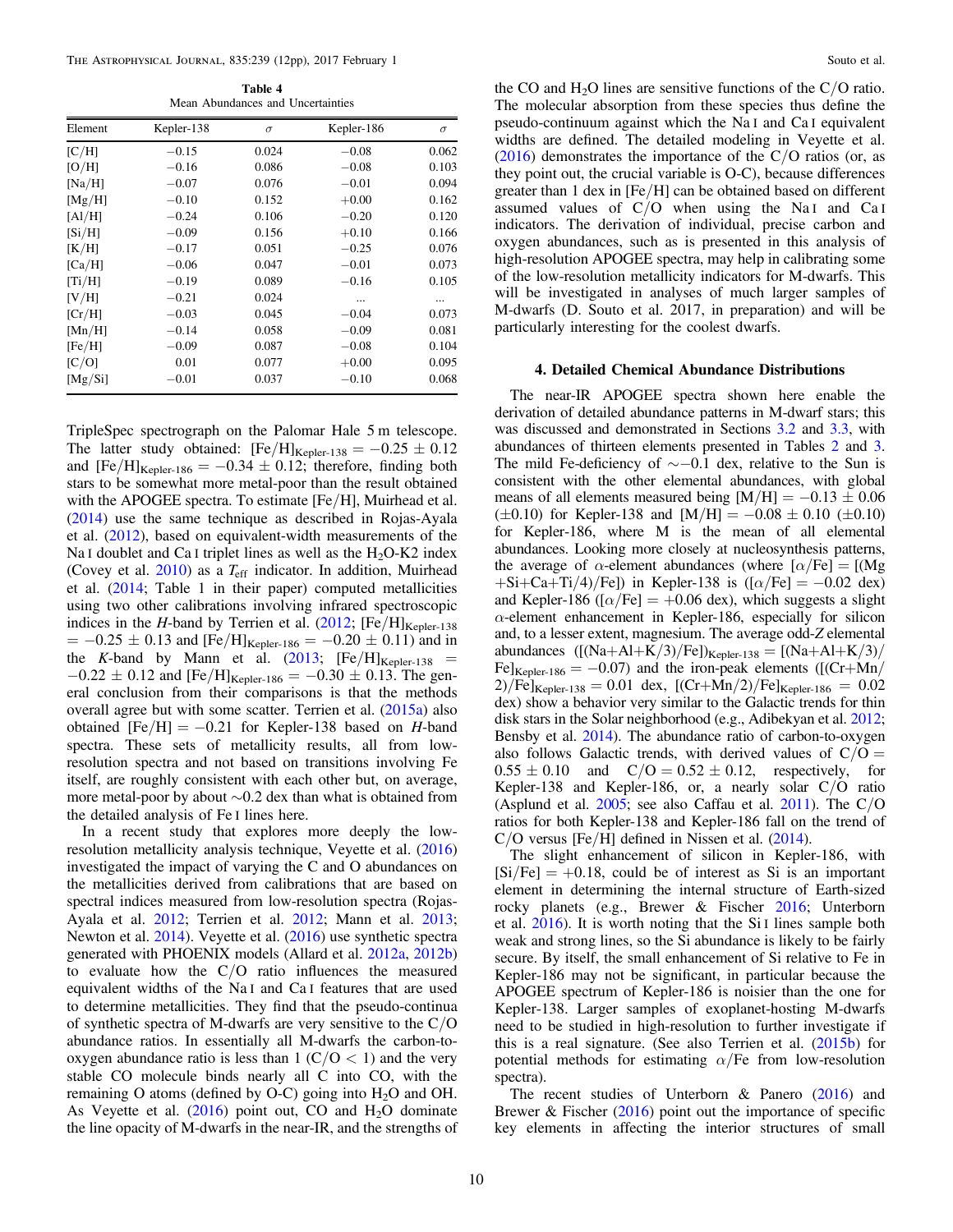<span id="page-10-0"></span>

Figure 5. The C/O vs. Mg/Si diagram. Our results for Kepler-138 and Kepler-186 are shown as blue and red triangles. The dashed lines represent the solar values for the C/O and Mg/Si ratios. The green circles are planet-hosting stars and gray dots refer to stars with unknown planet hosting status from Brewer & Fisher (2016), while purple diamonds are Kepler stars with small planets from Schuler et al. ([2015](#page-11-16)). The top panel shows a histogram of the normalized distribution of Mg/Si; likewise in the right panel for C/O.

planets, with the examples in these papers being the elemental ratios of C/O and Mg/Si. (See also Alibert [2016](#page-11-75)). Figure [5](#page-10-0) shows results for linear values of  $C/O$  versus Mg/Si for the sample of 849 stars from Brewer & Fischer ([2016](#page-11-9); see also Delgado Mena et al. [2010](#page-11-5)), which contains both known exoplanet-hosting FGK-dwarfs, as well as FGK-dwarfs whose exoplanet-hosting status is unknown. Given the results from the Kepler mission, as well as modeling of those results, it is likely that nearly all FGK-dwarfs host small (super Earth-sized) planets; thus a well-defined criterion of "exoplanet host" or "non-exoplanet host" may not be possible to apply. Perhaps a better label would be to associate known exoplanet-hosting stars with the type of exoplanets that they host. Also shown in Figure [5](#page-10-0) are results from Schuler et al. ([2015](#page-11-16)) for five *Kepler* G-dwarfs that host small exoplanets that are similar to the types of exoplanets hosted by Kepler-138 and Kepler-186; estimated uncertainties are shown as error bars for the two M-dwarfs analyzed here. As mentioned, the plotted quantities are on a linear scale and the scatter from the results in Brewer & Fischer  $(2016)$  $(2016)$  $(2016)$  and Schuler et al.  $(2015)$  $(2015)$  $(2015)$  is quite small. Both Kepler-138 and Kepler-186 fall within the scatter defined by the much hotter FGK-dwarfs, with the already discussed somewhat high Si abundance in Kepler-186 pulling its Mg/Si value to the low side of the distributions. Chemical evolution in this diagram moves from larger Mg/Si and smaller C/O ratios at lower metallicity and moves to lower Mg/Si and larger  $C/O$  ratios as metallicity increases (e.g., Nissen et al. [2014](#page-11-72)), or from lower right to upper left. Being near-solar metallicity, both Kepler-138 and Kepler-186 exhibit roughly solar values of C/O, with Kepler-138 also having nearly the same Mg/Si ratio as the Sun, but with Kepler-186 slightly off the main trend because of its slight Si enhancement.

#### 5. Summary

The main result from this study is to demonstrate that a detailed chemical abundance analysis of the elements; C, O, Na, Mg, Al, Si, K, Ca, Ti, V, Cr, Mn, and Fe, can be derived high-resolution  $1.5-1.7 \mu m$  APOGEE spectra of early M-dwarfs. This is the first study of this type and the first time that detailed chemical abundances of a large number of elements are presented for M-dwarfs in general, and for Kepler exoplanet-hosting M-dwarfs, in particular.

The target stars are interesting early-type M-dwarfs that host Earth-sized, or smaller, exoplanets, one of which falls in the habitable zone and the other having about the size of Mars. Both of these low-mass stars are found to be slightly metalpoor, with near-solar C/O ratios, and other abundance ratios that are also near-solar. Kepler-186 exhibits a marginally enhanced [Si/Fe] ratio; silicon is an important element when modeling the interiors of rocky exoplanets. The average of the  $\alpha$ -element abundances, relative to Fe, in Kepler-186 (O, Mg, Si, Ca, Ti) is  $[\alpha/Fe] = +0.05$ , which is what would be expected for a slightly metal-poor star.

Careful comparisons with metallicities derived from lowresolution spectral measurements in M-dwarfs indicate possible systematic differences of ∼0.2 dex and future comparisons using larger samples of APOGEE spectra may aid in calibrations for low-resolution spectra of M-dwarfs.

We warmly thank Bertrand Plez for pointing out the Hargreaves et al. ([2010](#page-11-50)) study that was fundamental for constructing the line list for this study. We thank the anonymous referee for useful comments that helped improve the paper.

Funding for the Sloan Digital Sky Survey IV has been provided by the Alfred P. Sloan Foundation, the U.S.